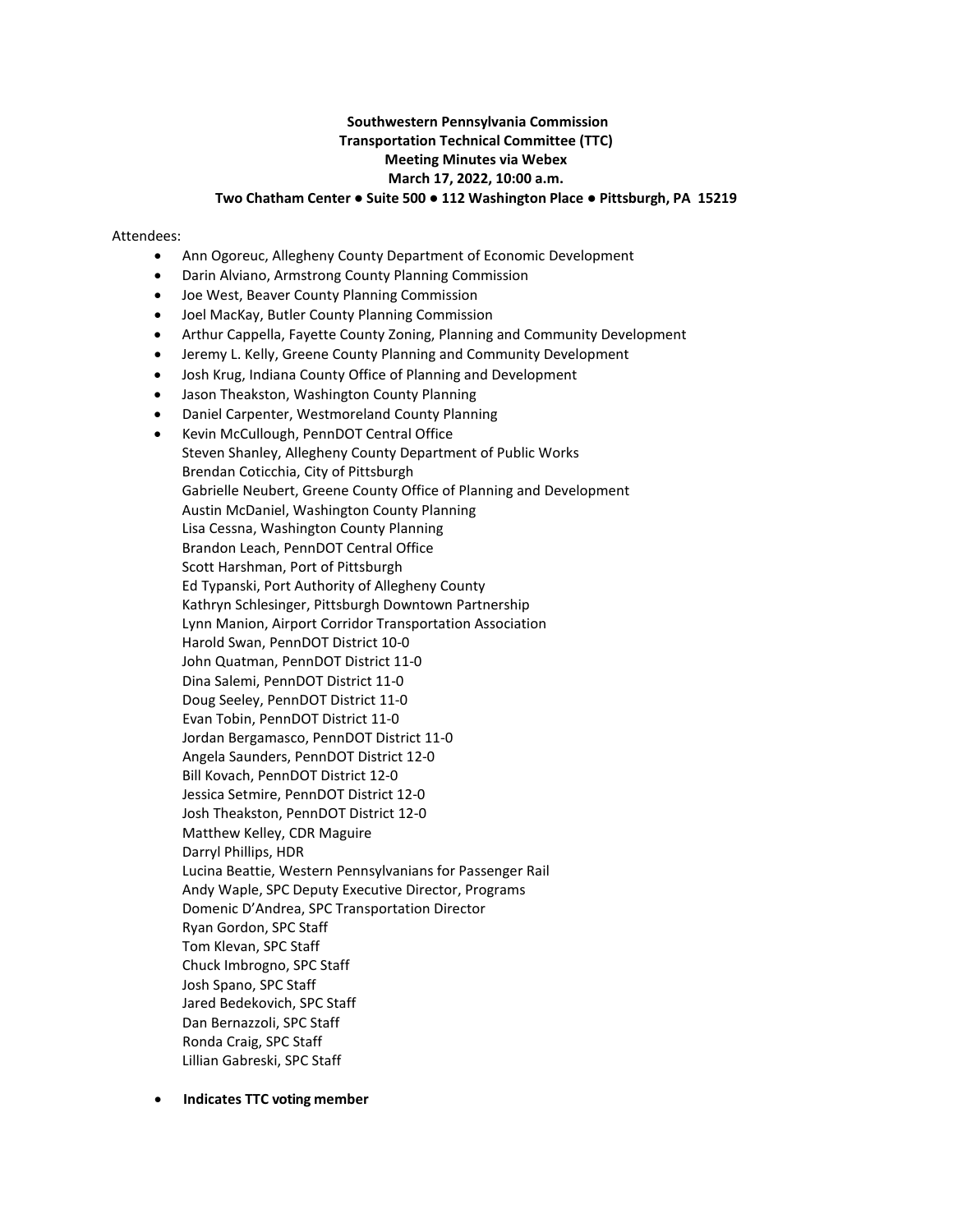Attendees Cont'd:

Anthony Hickton, SPC Staff Stephanie Kambic, SPC Staff Greg Shermeto, SPC Staff Sara Walfoort, SPC Staff John Weber, SPC Staff

### 1. **Call to Order**

Andy Waple called the meeting to order at 10:00 a.m. with a roll call for the TTC members.

## 2. **Public Comment**

There was no public comment.

### 3. **Action on February 17th TTC Meeting Minutes**

A motion was made by Ann Ogoreuc and seconded by Jeremy Kelly to approve the minutes of the February 17<sup>th</sup> TTC meeting.

# 4. **FHWA/PennDOT Central Office, Program Center Report from Kevin McCullough, PennDOT Central Office** Kevin McCullough began the report by going over the Statewide TIP, or the STIP, Memorandum of Understanding (MOU), mentioning it was passed and signed on Tuesday. The STIP MOU sets the rules on how to administer, amend, and modify the TIP every month, and when the districts go over the actions on modifications every month, this MOU is used to decide what is an amendment or an administrative action. The STIP MOU is an overarching MOU for the entire state of Pennsylvania, which fits the regional TIP's all underneath it, laying the framework which can then be developed by each of the regions. Kevin mentioned that there will be discussion of the SPC regional TIP MOU later in this meeting. Kevin went on to discuss financial guidance, mentioning that on March  $10<sup>th</sup>$  the final financial guidance was distributed after the appropriations bill was passed on March  $9<sup>th</sup>$ . The guidance was given out to all planning partners and currently, districts 10-0, 11-0, and 12-0 are all in the process of tweaking their draft TIPs in order to work out the details from the guidance. There have currently been 8 meetings in each district which have gone into a lot of detail on the financial guidance, so this is to make everyone aware that only minor tweaks have happened and any major changes will be communicated with the regions and counties.

Kevin next discussed the IIJA funding update, starting with mentioning that the House of Representatives and Senate reached an agreement on the 2022 omnibus appropriations package, which opens up the additional funds for FY 2022 in order to be spent. On March 9<sup>th</sup>, the House passed their side, followed by the Senate on March 10<sup>th</sup>. This is a \$1.5 trillion, 2,741-page funding measure, with a lot of detail inside. This will free up FHWA and other federal agencies to be able to send out rule-making on items, such as the carbon reduction program. It also helps to let Central Office know how much they are able to obligate in federal funds, and it allows the implementation of highway trust fund programs authorized by IIJA funding. With the bill being \$1.5 trillion, there are additional general fund "plus-ups" in the measure, which provides the funding levels that are guaranteed in the IIJA that are above what the highway trust fund can provide. Since we are currently well above what we spend in the highway trust fund, this general fund will continue to supplement funding for all additional spending. Kevin quickly went over some funding totals, which included \$58.2 billion in highway trust fund obligation limitation, with \$9.5 billion in appropriations, and \$2.4 billion from the general fund "plus-ups". There will be \$1.1 million nationally for BRIP, or bridge deck formula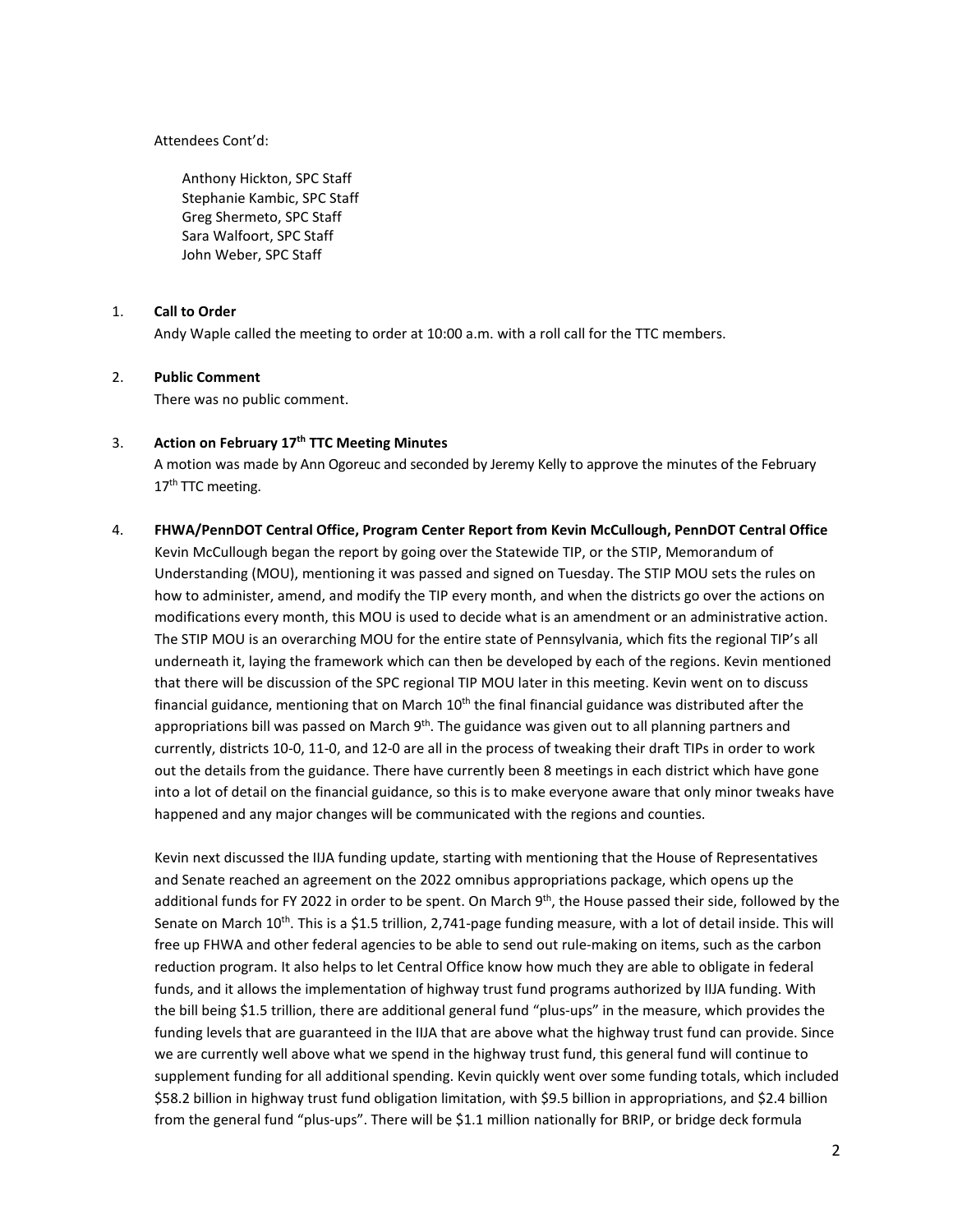funding, \$847 million for earmarks, \$250 million for protect discretionary grants, and \$100 million for Appalachian development highways. FTA will receive \$13.4 billion in highway trust funds obligation limitation, and \$4.3 billion from IIJA, \$2.9 billion from the general fund "plus-ups" and \$2.2 in capital investment grants.

## 5. **Action on Modifications to the 2021-2024 TIP**

## A. PennDOT District 10-0 IIJA Modifications

Harold Swan went over nine administrative actions for PennDOT District 10-0. The first administrative action was for the reserve line item for Federal IIJA funds that are additional to the region. The second administrative action was for a bridge replacement project which carries SR 3039 (Anthony Run Road) over Anthony Run in Armstrong Township, Indiana County. The district requests the increase of the preliminary engineering phase and to add \$130,184 (100% Federal utilizing toll credits) in FFY 2022 to fully fund the phase. The source will be the IIJA SPC District 10 Reserve Line Item. The third administrative action was for a bridge replacement project which carries Township Road #584 (Geibel Road) over Bonnie Brook in Summit Township, Butler County. The district requests to increase preliminary engineering and add \$134,286 (100% Federal utilizing toll credits) in FFY 2022 to fully fund the phase. The source will be the IIJA SPC District 10 Reserve Line Item. The fourth administrative action was for a bridge preplacement project which carries SR 1045 (Locust Lane) over Broadhead Run in Canoe Township, Indiana County. The district is requesting to increase preliminary engineering and add \$87,486 (100% Federal utilizing toll credits) in FFY 2022 to fully fund the phase. The source will be the IIJA SPC District 10 Reserve Line Item.

The fifth administrative action was for a bridge replacement project which carries SR 2012 (River Road) over Blacklick Creek in East Wheatfield Township, Indiana County. The district is requesting to increase preliminary engineering and add \$77,486 (100% Federal utilizing toll credits) in FFY 2022 to fully fund the phase. The source will be the IIJA SPC District 10 Reserve Line Item. The sixth administrative action was for a bridge replacement project which carries SR 2012 (River Road) over Mardis Run in Buffington Township, Indiana County. The district is requesting to increase preliminary engineering and add \$118,886 (100% Federal utilizing toll credits) in FFY 2022 to fully fund the phase. The source will be the IIJA SPC District 10 Reserve Line Item. The seventh administrative action was for a bridge replacement project which carries SR 3007 (Clarksburg Road) over Blacklegs Creek in Conemaugh Township, Indiana County. The district requests to increase preliminary engineering and add \$118,886 (100% Federal utilizing toll credits) in FFY 2022 to fully fund the phase. The source will be the IIJA SPC District 10 Reserve Line Item. The eighth administrative action was for a bride replacement project which carries SR 3010 (Rearick Road) over Blacklegs Creek in Young Township, Indiana County. The district requests to increase preliminary engineering and add \$132,786 (100% Federal utilizing toll credits) in FFY 2022 to fully fund the phase. The source will be the IIJA SPC District 10 Reserve Line Item. The ninth administrative action was for a bridge rehabilitation project which carries SR 3031 (Lions Road) over US 422 eastbound and westbound in Butler Township, Butler County. The district requests to add preliminary engineering and program \$250,000 (100% Federal utilizing toll credits) in FFY 2022. The source will be the IIJA SPC District 10 Reserve Line Item.

Josh Krug made a motion to approve the administrative actions from PennDOT District 10-0, which was seconded by Joe West. The motion was approved unanimously.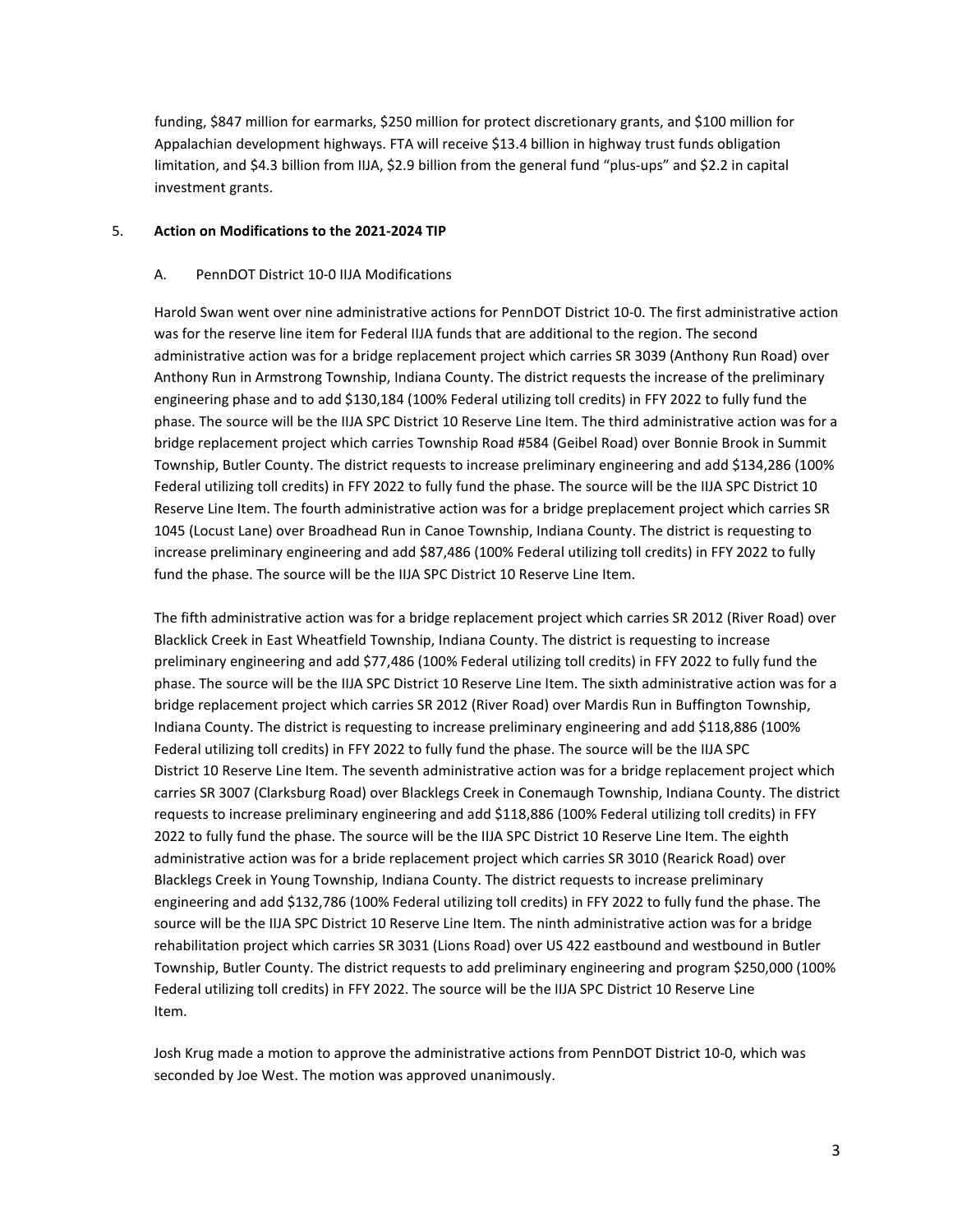## B. PennDOT District 11-0 IIJA Modifications

John Quatman went over three amendments and one administrative action for PennDOT District 11-0. The first amendment was for the District 11-0 IIJA reserve line item, which will be adding additional IIJA funds to the District 11-0 line item, including \$431,000 in STP funds, \$2,988,000 in BOF funds, \$1,770,000 in TAU funds, and \$1.545,000 in STU funds. The second amendment was for a bridge improvement project, located on Thompson Run in Penn Hills and Monroeville, Allegheny County. The district requests to add \$500,000 in BOF funding, and \$300,000 in STP funding for planning and engineering to initiate design for a two-structure improvement, with the source of funding coming from the District 11-0 IIJA Line Item. The third amendment was for a superstructure replacement, located on Campbells Run Bridge No. 3 (CM03) carrying Railroad Avenue over Campbells Run in Carnegie Borough, Allegheny County. The district requests the addition of \$330,000 in planning and engineering funds to initiate design efforts, with the source of funding coming from the District 11-0 IIJA line item. The one administrative action was for a mill and over lay project, located on PA 3007, Brodhead Road from Frankfort Road to Allegheny County line in City of Aliquippa, Hopewell and Center Townships, Beaver County. The district is requesting to add \$131,000 in STP funds and \$1,545,000 in STU funds on the construction phase in FY 2022 for better cash flow, with the source of funding coming from the District 11-0 IIJA line item.

Ann Ogoreuc made a motion to approve the amendments and administrative action from PennDOT District 11-0, which was seconded by Joe West. The motion was approved unanimously.

# C. PennDOT District 12-0 IIJA Modifications

Josh Theakston went over the three administrative actions for PennDOT District 12-0. The first administrative action was for corridor improvements to PA 981 from the intersection of SR 981 and PA 819 northward along 981 to Norvelt, located in Mount Pleasant and Unity Townships, Westmoreland County. The district requests to advance a portion of the existing construction funding in FFY 2022/2023 to adjust cash flow, with the source of funding coming from additional IIJA funds that were added to the District 12 Highway/Bridge Line Item (MPMS# 76508). The second administrative action was for the replacement of the structure carrying State Route 2027 (Maple Drive) over Interstate 70, located in Speers Borough, Washington County. The district requests to advance a portion of the existing construction funding in FFY 2022/2023 to adjust cash flow, with the source of funding coming from additional IIJA funds that were added to the District 12 Highway/Bridge Line Item (MPMS# 76508). The third administrative action was for the replacement of the structure carrying State Route 2025 (Ankney Hill Road) over Welty Run, located in Mount Pleasant Township, Westmoreland County. The district requests to add the utility and right of way phases to the TIP in FFY 2022 and to advance the construction phase from FFY 2023 TIP to FFY 2022, with the source of funding coming from additional IIJA funds that were added to the District 12 IIJA Reserve Line Item (MPMS# 117925).

Jason Theakston made a motion to approve the administrative actions from PennDOT District 12-0, which was seconded by Daniel Carpenter. The motion was approved unanimously.

# D. PennDOT District 10-0

Harold Swan went over one amendment and three administrative actions for PennDOT District 10-0. The amendment was for a bridge replacement project which carries SR 3007 (Meridian Road) over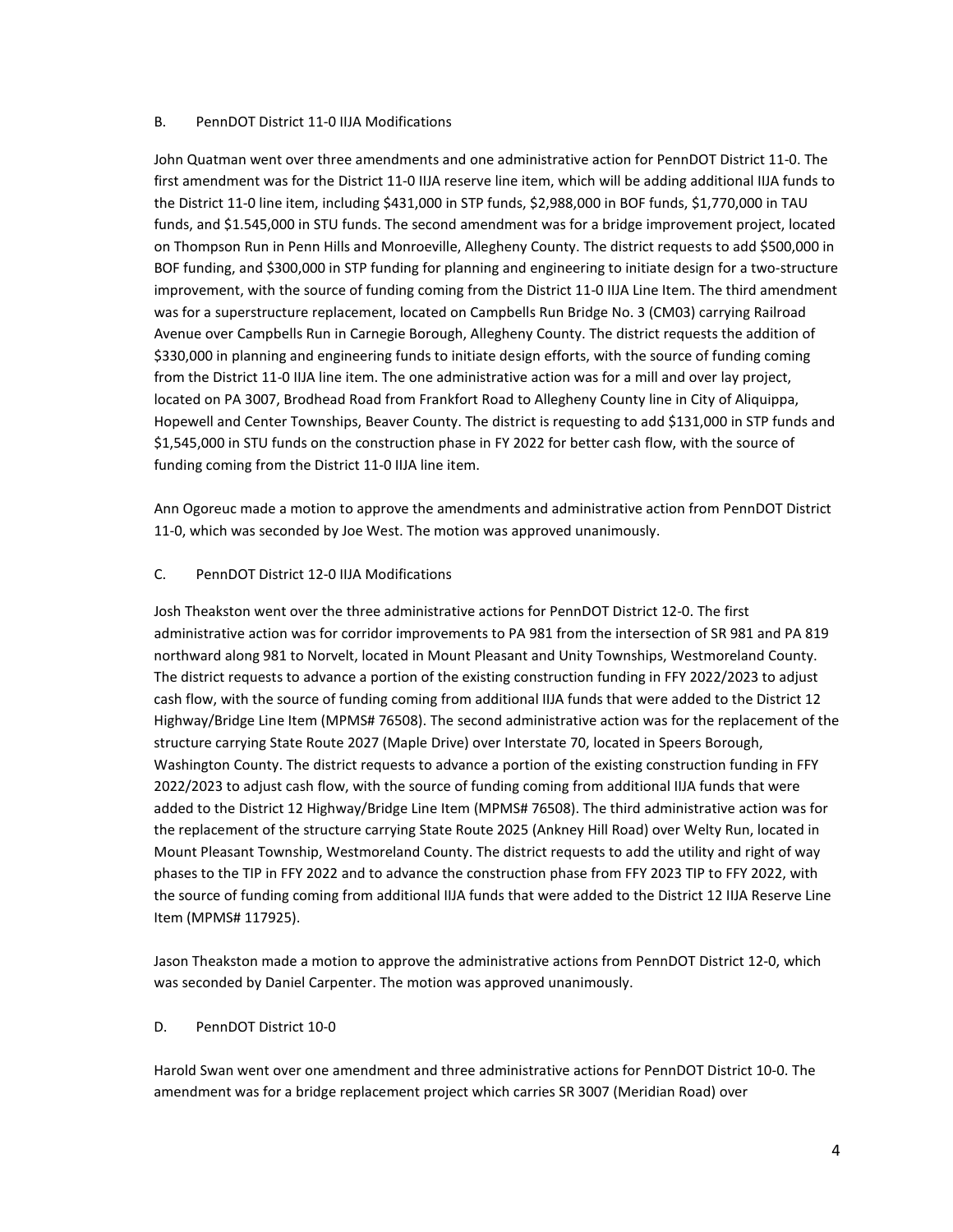Connoquenessing Creek in Butler Township, Butler County. The district requests to advance preliminary engineering, program \$350,000 in FFY 2022, and change the funding type from 100% Federal utilizing toll credits to 100% State. The source will be the SPC District 10 Highway/Bridge Line Item. The FFY 2025 funds will be placed into the SPC District 10 Highway/Bridge Line Item. The first administrative action was for a bridge replacement project which carries SR 3020 (Freedom Road) over Interstate 76 (PA Turnpike) in Cranberry Township, Butler County. The district requests to increase utilities and add \$60,000 (80% Federal and 20% State) in FFY 2022 for utility relocation work. The source will be the SPC District 10 Highway/Bridge Line Item.

The second administrative action was for a bridge replacement project which carries PA 488 (East Portersville Road) over Interstate 79 northbound and southbound in Muddy Creek Township, Butler County. The district requests to increase construction and add \$814,523 (80% Federal and 20% State) in FFY 2022 for a low bid cost increase. The source of funds will come from the deobligation of surplus construction Funds for US 119 Three Bridges, the deobligation of surplus preliminary engineering funds for Saxonburg Boulevard Bridge #2, and from the SPC District 10 Highway/Bridge Line Item. The third administrative action was for intersection improvements and replacement of the 12-span Karns Crossing Bridge that spans over the Bessemer and Lake Erie and the Buffalo and Pittsburgh Railroads, as well as replacement of the twin-cell arch culvert of the existing structure carrying PA 68 over Connoquenessing Creek in Butler and Summit Townships, Butler County. The district requests to increase preliminary engineering and add \$10,000 (80% Federal and 20% State) in FFY 2022 for railroad funding that includes the review and approval of a utility relocation plan by the impacted railroads. The District also requests to increase final design and add \$150,000 (80% Federal and 20% State) in FFY 2022 for changes in scope that include the design of a utility relocation plan and a lighting plan along with water, electric, and utility relocations. The source will be the SPC District 10 Highway/Bridge Line Item.

Joel MacKay made a motion to approve the amendment and administrative actions from PennDOT District 10-0, which was seconded by Josh Krug. The motion was approved unanimously.

# E. PennDOT District 11-0

John Quatman went over the three amendments and eight administrative actions for PennDOT District 11-0. The first amendment was for a bridge replacement project, located on McLaughlin Run #01 in Bridgeville Brough, Allegheny County. The district is requesting to add a planning and engineering stage to initiate design, and the source of funds will come from the AL Local BPRS Group 4 project. The second amendment was for a bridge improvement project, located on Wible Run Bridge #11 carrying Anderson Road over Wible Run in Shaler Township, Allegheny County. The district requests the addition of a planning and engineering phase to initiate design, and the source of funds will come from the AL Local BPRS Group 4 project. The third amendment was for a bridge improvement project, located on Big Sewickley Creek Bridge No. 7 carrying Spang Road over Big Sewickley Creek in Marshall Township, Allegheny County. The district requests the addition of a planning and engineering phase to initiate design, and the source of funds will come from the Allegheny County Local Bridge line item.

The first administrative action was for a bridge preservation project, located on McKees Rocks Bridge which carries SR 3104 over the Ohio River in the City of Pittsburgh, Stowe Township and McKees Rocks Borough, Allegheny County. The district requests to increase construction funds for current estimate with railroad involvement, with the source of funds coming from the Allegheny County Bridge Line Item. The second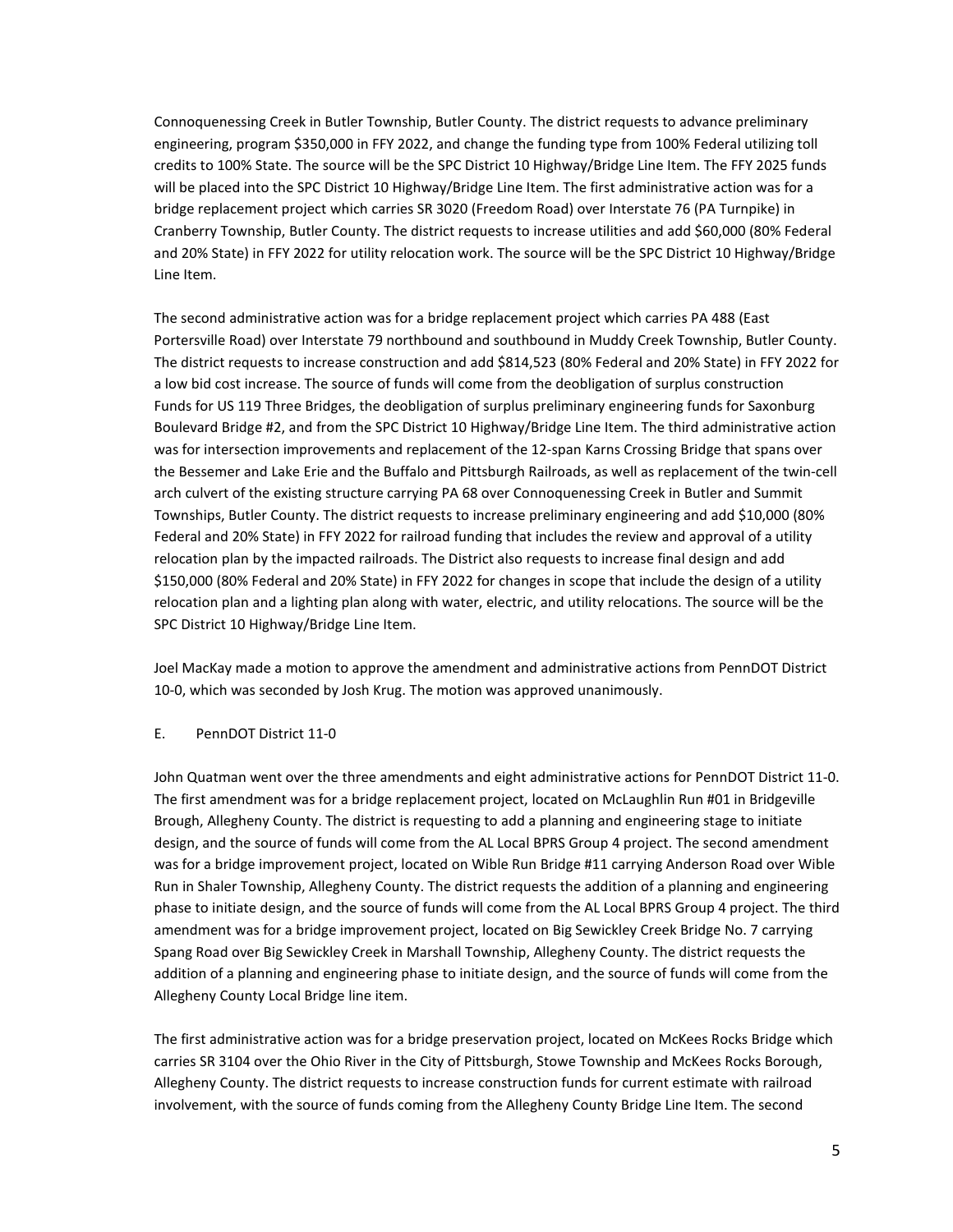administrative action was for bridge preservation on 4 structures, located on Ivory Avenue over I-279 in the City of Pittsburgh, PT15 in Bethel Park, PD03 and PD04 in Ross Township, Allegheny County. The district is requesting the addition of a final design phase in FY 2023, with the source of funding coming from the construction phase of same project, with construction will be deferred to FY 2024 and fully funded on Draft TIP. The third administrative action was for a bridge preservation project, located on Smithfield Street Bridge in City of Pittsburgh, Allegheny County. The district requests to increase the construction phase for high bid and oversight, with the source of funding coming from Tarentum Bridge, Mercer Road Bridge and Eight Avenue over Homestead Run projects. The fourth administrative action was for a bridge replacement project, located on SR 65, Mercer Road over Branch of Bennett Run in North Sewickley Township, Beaver County. The district requests to defer construction to FY 2023 for current schedule, with the source of funding coming from the Smithfield Street Reconstruction Phase 1 Project.

The fifth administrative action was for a bridge replacement project, located on PA 978, Millers Run Road over Dolphin Run, near State Route 3026, in South Fayette Township, Allegheny County. The district requests to increase the right-of-way phase for current property damage estimates, with the source of funding coming from construction phase of Millers Run, PA 28 over Yutes Run and Clinton Road Projects. The sixth administrative action was for repairing deteriorated steel and concrete, sandblast clean and spot paint the rusted areas of the substructure and interior surfaces of the stiffening girders on the structure, located on 6th Street over the Allegheny River and the 10th Street Bypass in the City of Pittsburgh, Allegheny County. The district requests to adjust construction funding to standard percentage breakdown by increasing federal and state shares and reducing local share, with the source of funding coming from available deobligations and Allegheny County Local Bridge line item. The seventh administrative action was for a highway reconstruction and bridge replacement, located on SR19, West End Bypass to I-376 including Shaler St Bridge over SR 19 and SR 51 in the City of Pittsburgh, Allegheny County. The district is requesting to increase the construction phase for unforeseen field conditions, with the source of funding coming from the MA08 – Glenwood Bridge (project let late 2022) and numerous deobligations. The eighth administrative action was for an intersection improvement project, located on SR 3009 (South Park Road) and SR 3010 (Logan Road) in Bethel Park Borough, Allegheny County. The district is requesting the addition of a construction phase for project close out, with the source of funding coming from available deobligations.

Joe West made a motion to approve the amendments and administrative actions from PennDOT District 11- 0, which was seconded by Ann Ogoreuc. The motion was approved unanimously.

### F. PennDOT District 12-0

Josh Theakston went over the three administrative actions for PennDOT District 12-0. The first administrative action was for the replacement and/or removal of 15 traffic signals at various intersections along PA 88 NB (McKean Avenue) and PA 88 SB (Fallowfield Ave), along with other miscellaneous improvements, located in Charleroi Borough, Washington County. The district is requesting to add the Preliminary Engineering phase to the TIP to increase in FFY 2022, with the source of funds coming from the SPC CMAQ Line Item (MPMS# 84078). The second administrative action was for improvements to the existing skewed intersection of SR 519 and SR 1055 (a.k.a. Brownlee Road, to the south, and Thomas Eighty-Four Road, to the west), located in North Strabane Township, Washington County. The district requests to add the Right of Way and Construction phases to the TIP in FFY 2022 to remove accrued unbilled costs incurred, with the source of funding coming from the SPC Regional Safety Line Item (MPMS# 76430). The third administrative action was for the reconstruction of PA 136 (Ginger Hill Road) along the existing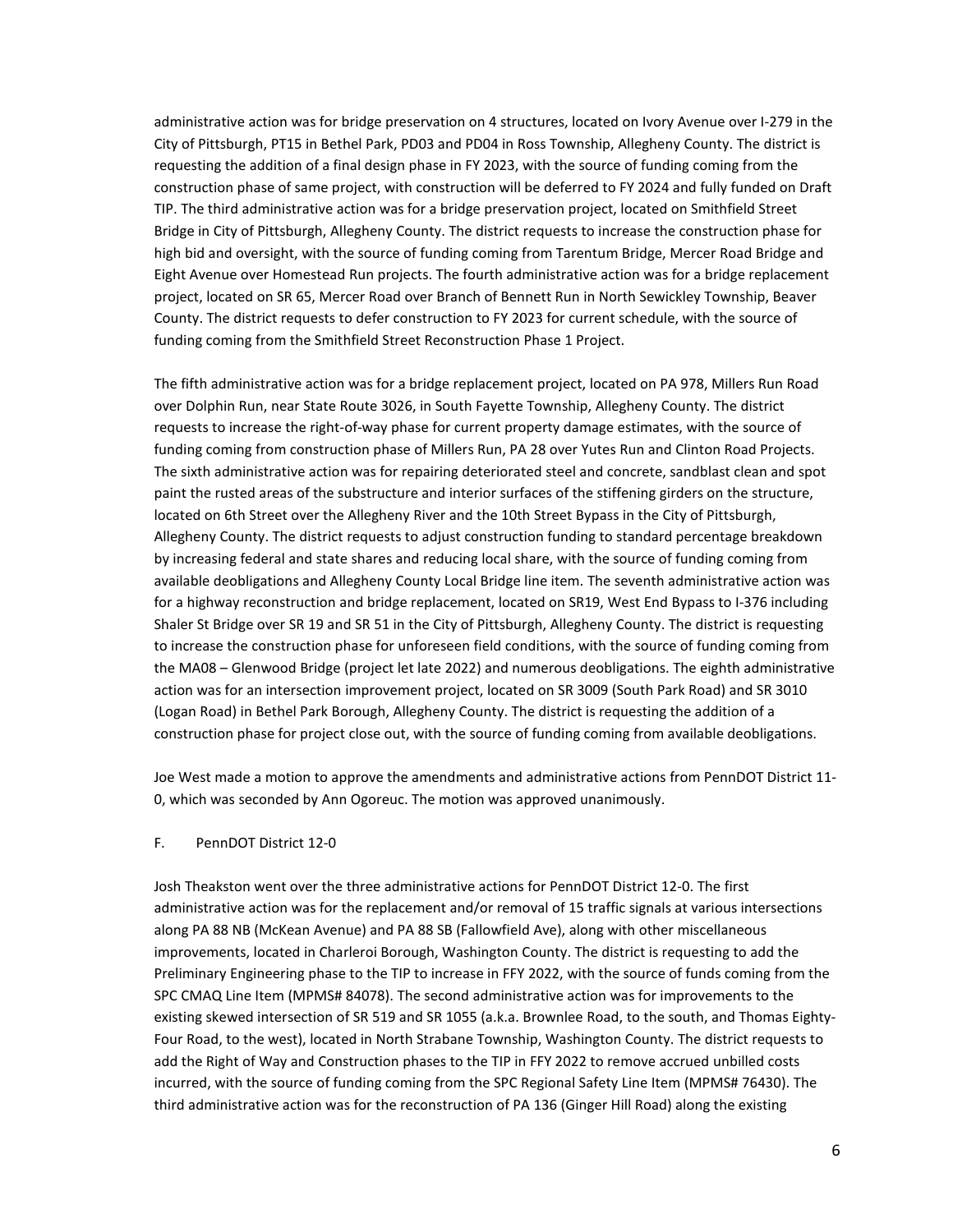alignment maintaining the existing vertical alignment, and other miscellaneous construction activities, located in Fallowfield, Nottingham, and Carroll Townships, Washington County. The district is requesting to add the Preliminary Engineering phase to the TIP in FFY 2022 to remove accrued unbilled cost incurred, with the source of funding coming from the SPC Regional Safety Line Item (MPMS# 76430).

Jeremy Kelly made a motion to approve the administrative actions from PennDOT District 12-0, which was seconded by Daniel Carpenter. The motion was approved unanimously.

#### 6. **2023 TIP Update**

Ryan Gordon gave an update on the 2023 TIP, mentioning that the final round of TIP work groups concluded in early March. Only minor changes have been made since then, and will more than likely be finalized by tomorrow. Once those changes are complete, a final draft will be sent to the work groups, which will lead into the final version. Ryan then went onto the regional TIP Memorandum of Understanding (MOU), and mentioned that Kevin gave a good overview of this on the statewide level in his discussion. The TIP MOU sits under the umbrella of the STIP MOU, and pertains more to what happens in the TTC, as it governs what happens during our modifications each month. These are reviewed every 2 years, and we compare them to what we are seeing on a monthly basis from the districts, as well as how the new STIP MOU is created. SPC looks to make any needed consistency updates which are relevant to the region, and see what needs to be improved upon or tweaked.

For the 2023 TIP, the review of the STIP MOU and edits for the TIP MOU have begun. Ryan and Greg Shermeto created a working draft of the 2023 TIP MOU, which was shared with Kevin McCullough, Central Office, and the Districts, who all reviewed and discussed tweaks and changes. A draft TIP MOU was created out of these discussions, which was in the agenda packet. Ryan mentioned that if there are any questions or comments on the draft MOU to contact either himself or Kevin McCullough. Ryan touched on a few highlights from the MOU update, going over the processing flow chart that SPC uses for modifying actions. This flow chart shows the four ways a TIP action can me modified, either via a major amendment, a regular amendment, an administrative action requiring TTC approval, or an administrative action for informational purposes only. Ryan mentioned that the largest change that was made in the STIP and the TIP MOU was in the cost thresholds that distinguish whether the project is an administrative action or an amendment, which has increased from \$5 million to \$7.5 million. SPC has also added a clarification in the statewide managed programs, in which a project is adding or removing a phase, and if that project is a statewide managed project, it will be processed as an amendment at the statewide level, not the regional level. These projects will then be processed at SPC's level as administrative actions. This is to eliminate the possibility that a federally funded, statewide managed project, will remain consistent at both the STIP and TIP levels. Another change made to the MOU is a clarifying statement that if multiple phases of a project are being changed, the funding will be looked at cumulatively, so that funding multiple sections of a project reaches the \$7.5 million threshold combined, it will make the project an amendment. Ryan also noted that there have been no changes with the major amendment process compared to the last MOU, and much of the MOU is consistent with what SPC has already been doing. Any questions or comments can be passed over to Greg, Ryan, or Kevin, as work will continue for a few more weeks.

Ryan moved on to discuss the SMART program application period, which is currently open. Pre-applications for the program are currently being submitted, and SPC is making sure that anyone who hasn't submitted a pre-application yet to do so as soon as possible. The final applications for the program will be due on April 8<sup>th</sup>. Lillian Gabreski went over some highlights from the projects which have already been submitted for pre-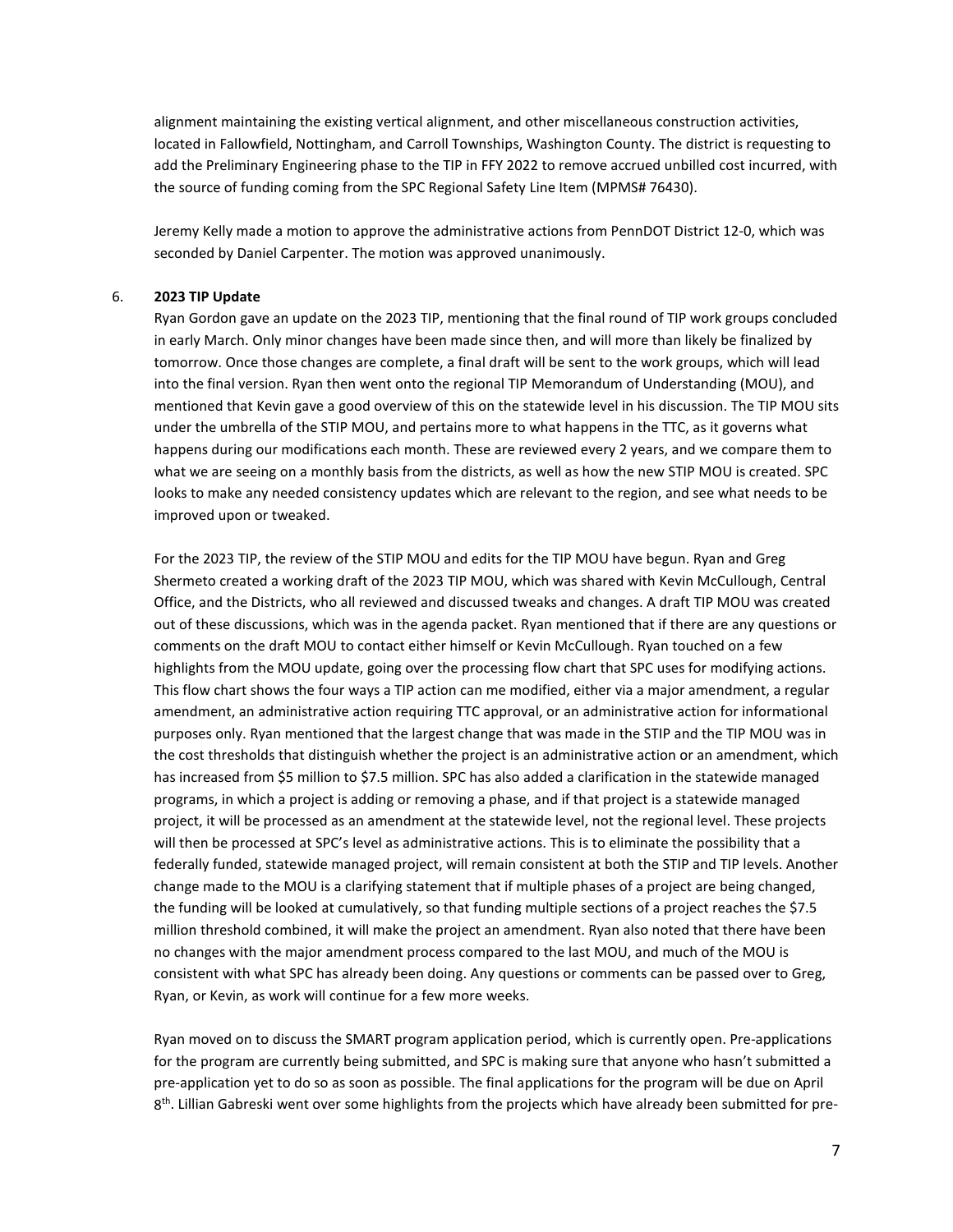applications, beginning by going over the selection process. SPC staff will evaluate projects using the five SMART transportation themes and five ancillary factors. A nonpartisan deliverability committee will be appointed and will evaluate each candidate project in terms of its availability to be delivered on time and within budget. TTC will then utilize Decision Lens to analyze weighted project scoring and make a recommendation to the commission on projects selected to receive SMART funding during the May TTC meeting. The pre-applications that have been received by SPC are the downtown Kittanning revitalization project from Armstrong County, the SR 4005-PA 954 to Oakland Ave Pedestrian Improvement project from District 10-0 and Indiana County, the Homestead Eighth Avenue Transit and Pedestrian Improvements project from Allegheny County, the Phase 1 Brodhead Road Safety and Intermodal Improvement Project from Beaver County, the Mitchell Road Multimodal Project Phase 1 from Lawrence County, the Sheepskin Trail City of Uniontown Section project from Fayette County, the WHT West of SR 66 to Ball Park Court Design-Build project from Westmoreland County, and District 12-0 submissions of the Fayette County Sheepskin Trail Southern Section project, the PA 66 Pavement Preservation in Westmoreland County project, and the Waynesburg Betterment project in Greene County. There are also pending project submissions from the City of Pittsburgh and District 11-0, as well as Washington County.

Josh Theakston asked the question if liquid fuel funding could be used as a local match for these projects, which Lillian answered that her understanding was that it would be acceptable, which was seconded by Ryan Gordon and Kevin McCullough.

#### 7. **Public Participation Panel Update**

Jared Bedekovich went over the SPC Public Participation Panel (PPP), in which during the last commissioners meeting, SPC requested that all counties and the City of Pittsburgh go through and reacquaint and adjust their members by April  $27<sup>th</sup>$ . This is in order to make sure every County is ready for the upcoming Spring public comment period. Due to COVID and going virtual for the past 2 years, SPC wanted to make sure that the PPP members were still aware of their responsibilities and roles as we work back towards our public meetings. SPC will be sending out a list of everyone's PPP members as they currently stand, as well as a guidebook that delves into the roles and responsibilities for the members, sometime next week.

#### 8. **Brodhead Road Corridor Planning Study**

Josh Spano gave a presentation of the Brodhead Road Corridor Planning Study, which was a SMART funded project, beginning with an overview of the project area. The project is in Beaver County on an 11-mile corridor, from Center Township to the Allegheny County line. It encompasses 3 different municipalities, 9 existing traffic signals, and 13 stop-controlled intersections. The goal of the project was to identify transportation operations and safety projects along the corridor in the short, mid, and long-term, as well as to improve operations and reduce congestion, improve livability, quality of life, develop pedestrian and bicycle facilities, improve freight movements, and encourage economic and community development. A steering committee was created in order to guide the development of the plan. Four meetings were held with the steering committee, in which they reviewed responses and data, as well as selected projects, alternatives, and policies for inclusion in the plan.

The first part of the plan was determining the3 needs of the corridor and reviewing existing conditions. This initial research included data collection and analysis, such as field reconnaissance, retro-reflectivity assessment to document visibility problems, daily traffic and intersection counts, safety and crash data, signal operations, walkability and bike-ability assessments, travel time data, and sight distance evaluation, and freight analysis. Next was public outreach, which included stakeholder outreach, who provided input on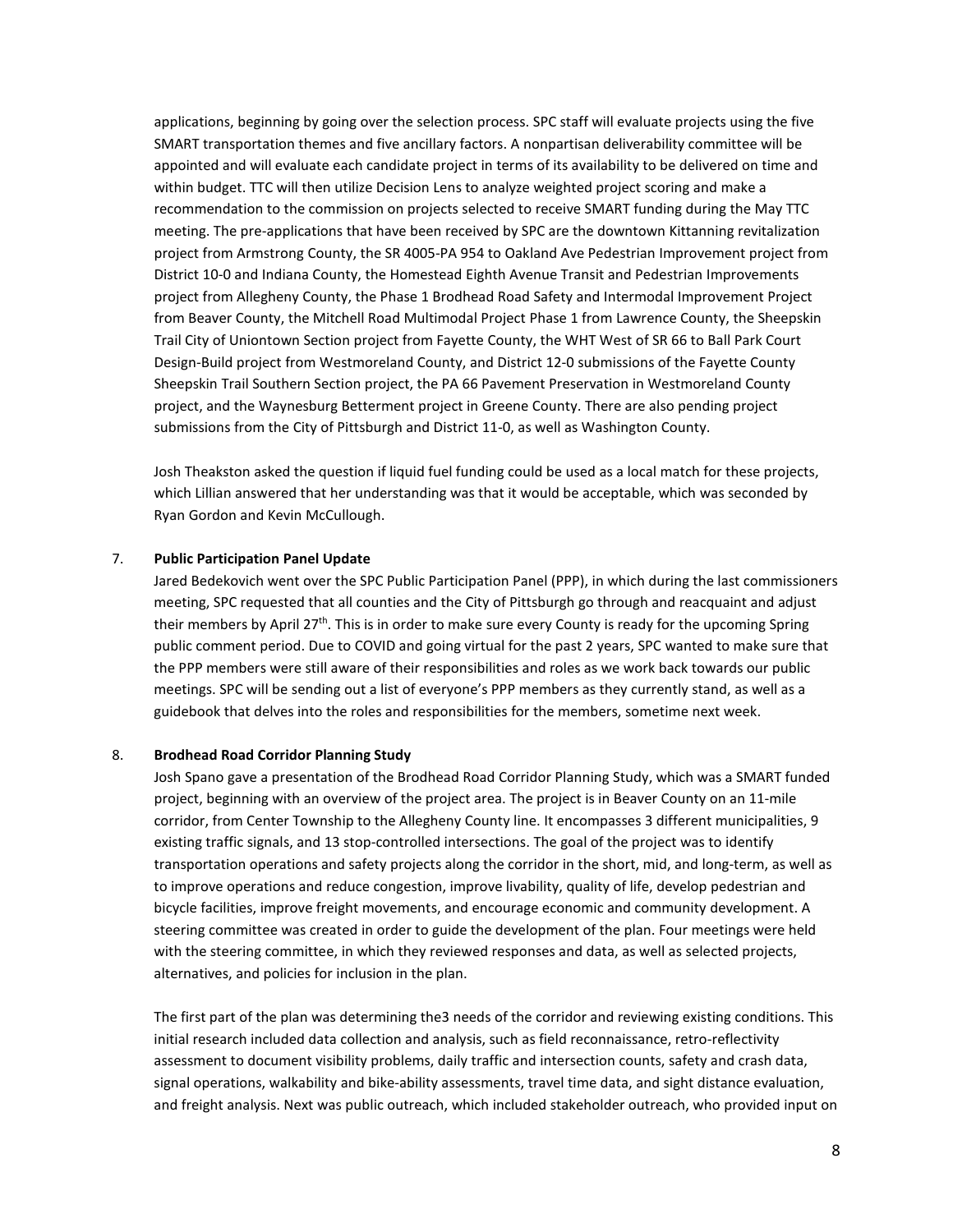corridor concerns, needs, and ideas. There was a public meeting which was attended by over 60 people, which gathered more information and data on the area, as there was also the development of a Wikimap, which gathered 114 comments on the area, including 55% who raised vehicle traffic concerns on the area, mostly centered around the "Five Points Intersection", as well as the Pleasant Drive intersection. An online survey was held, which gathered 77 responses on the area, including issues with entering an exiting traffic, road maintenance, and intersection safety. A second public meeting was then held, and the 44 attendees broke out and discussed 5 different geographical areas, focusing on different aspects of each area. Another online survey was then made, which discussed different alternatives for the corridor, in which there was 92 responses. Looking at traffic data for Brodhead Road, without any improvements, by 2045 there will be between a 22-38% increase in traffic along the road, with an additional 12 of the 22 intersections falling into E or F operation ratings (LOS), with 19 of the 22 in some degree of failure.

The corridor plan consists of three components: The actual plan, a project video/simulation which was created, and companion documents which show the data gathering from the public outreach, as well as the crash analysis of the road. Josh Spano then discussed the video, which shows the 11 mile stretch of roadway on Brodhead Road to the Allegheny County line and improvements all the way throughout. It then goes into detail of these improvements in five different areas of Brodhead Road, which were the Center Township Commercial Area, the Center Township Residential and School Area, the Aliquippa Commercial Area, the Hopewell Township Schools and Shopping Center, and the Five Points Area. The Center Township Commercial Area highlights the multimodal improvements to the area, adding a pedestrian trail to Penn State Beaver Campus, and sidewalks through the parking lots in the Township Marketplace. The intersection at Frankfort Road and Brodhead Road was then discussed, with recommendations to remove the existing northbound/eastbound and southbound/westbound slip ramps to calm traffic flows onto Brodhead Road, and to add turning lanes on Brodhead to the intersection. Another alternative is to add a hybrid roundabout in the intersection, with the elimination of the slip ramps as well, and the addition of a southbound/westbound bypass lane for trucks coming from PA 876 onto Brodhead Road.

The Center Township Residential and School Area also highlights some recommended multimodal improvements, including sidewalk connections to Central Valley High School and Center Municipal Park from Brodhead Road. Josh also highlighted improvements to the intersections at North Branch Road and Baker Road. There were also discussions on improvements to the intersection at the intersection of Pleasant Drive and Brodhead Road, including a softening of the radii of the turning lanes, or the addition of a singlelane roundabout with a northbound bypass lane. The Aliquippa Commercial area will continue with the multimodal improvements, including a separated shred use path along Kennedy Drive to the Aliquippa Jr/Sr High School. There will also be improved neighborhood bike infrastructure south of Kennedy Drive. The intersection at Mill Street and Brodhead Road has had discussions on improvements, including an alternative road diet, which would create more extensive sidewalk connections, a shared-use separated path for pedestrians and cyclists, and a bus pull off lane near Admiral Street. There is also an alternative to add additional lanes at the intersection, including turning lanes off Mill Street onto Brodhead Road. Another addition to the Aliquippa Commercial area would be near  $20<sup>th</sup>$  street, in which enhanced markings and chevrons would be added to the curve to improve safety, as well as clearing the slope and vegetation for greater sight distance around the curve.

The Hopewell Township School and Shopping Center area proposes the addition of sidewalks and pedestrian amenities in and near the shopping center, as well as Hopewell high school. Cycling improvements off of Brodhead Road in the neighborhoods to the south of the shopping center was also recommended. Lastly,